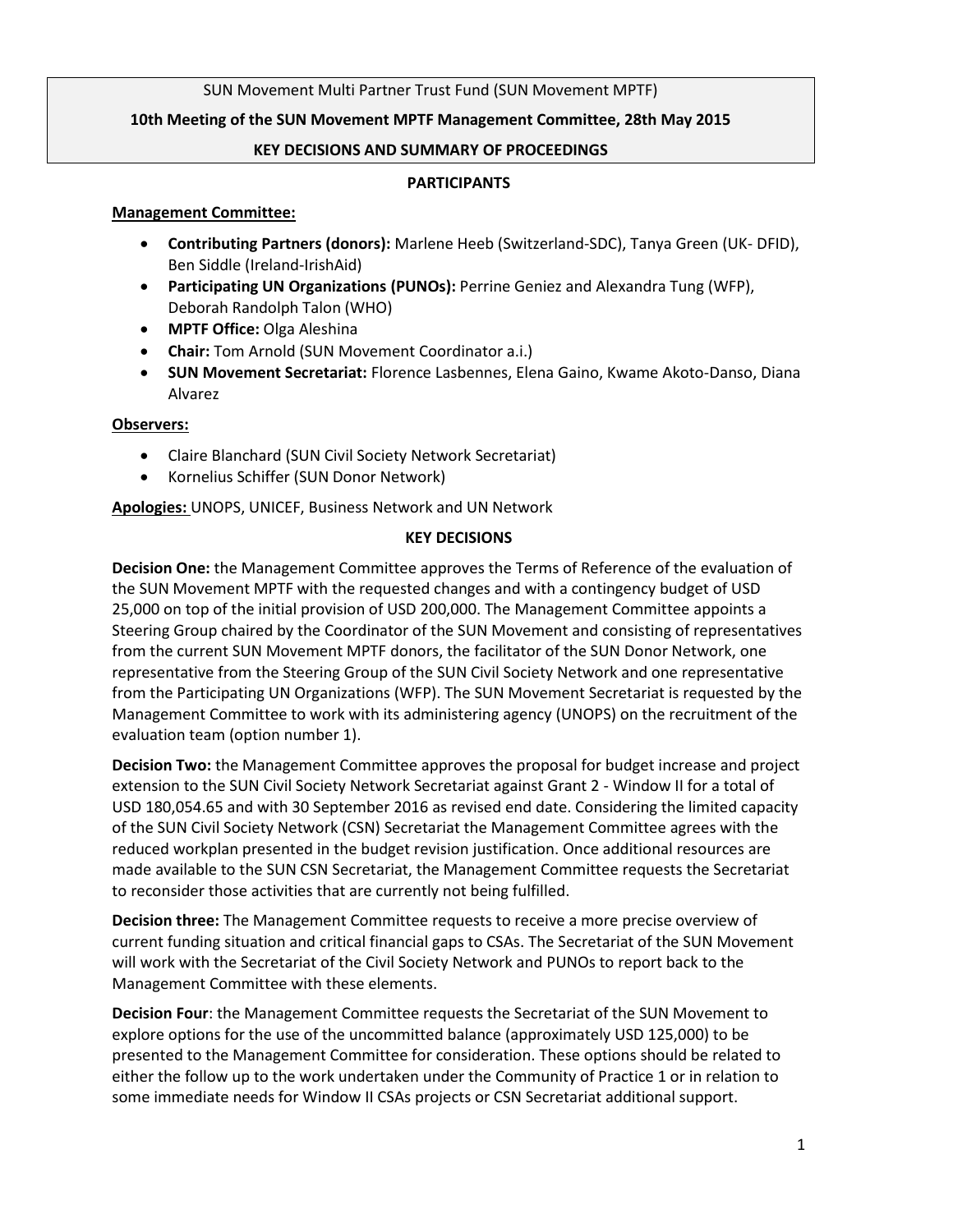## **SUMMARY OF PROCEEDINGS**

## **1. Update on the SUN Movement MPTF financial framework (MPTF Office)**

In its capacity as the Administrative Agent of the Fund, the MPTF Office prepared the Funding Framework dated 22 May 2015 which was circulated to the Management Committee members ahead of the meeting. The Funding Framework provides information on the donor commitments (legally signed agreements), contributions and transfers to Participating UN Organizations.

Since March 2012 the SUN Movement MPTF received a total of USD 10,087,658 from 3 donors (Ireland, Switzerland and the United Kingdom). All commitments to the SUN Movement MPTF have been deposited and as of today, there are no additional contributions. Based on the approval of the Management Committee, the MPTF Office transferred USD 9,484,115 for a total of 28 approved projects. Around USD 533,900 is available for programming in the SUN MPTF account. Out of this amount, USD 469,502 is available as unearmarked, USD 46,110 as earmarked for Window III, and USD 18,287.80 is the interest balance also available for programming.

No specific comments or points were raised by the Management Committee.

# **2. Review and decision regarding the draft Terms of Reference for the evaluation of the SUN Movement MPTF**

The Chair provided an overview of this agenda item. The Management Committee of the SUN Movement MPTF agreed to use funds (USD 200,000) available against Window III to commission an evaluation of the SUN Movement MPTF to take place in the second half of 2015. The evaluation will provide the Management Committee of the SUN Movement MPTF and the SUN Lead Group with findings, recommendations and fund design options that are expected to assist in identifying the best course of action for the future. The evaluation will cover two distinct dimensions:

- 1. Assessing the current SUN Movement MPTF and whether it has met its objective in supporting the four strategic objectives of the SUN Movement.
- 2. Forward looking at the need for catalytic last resort fund during the next phase of the SUN Movement and determine whether a pooled financing mechanism like the MPTF would be the most appropriate mechanism.

The Chair reminded that the Secretariat has developed a first draft TOR for the evaluation which was shared for comments with the whole Management Committee and SUN Network Facilitators. Comments were received from DFID, IrishAid, SDC, WFP, WHO, the Donor Network Facilitator and the Secretariat of the SUN Movement Civil Society Network.

A revised draft consolidating all comments was shared prior to the call. The Chair emphasised that one of the objectives of today's meeting is to agree on those areas where some discussion is still needed towards finding a consensus. The Chair suggested to provide the Management Committee with an overview of the areas where the discussion should be focused.

SECTION "EVALUATION QUESTIONS": The first draft of the TOR shared with the Management Committee required the assessment of progress, achievements and challenges by the MPTF funded projects with a particular emphasis on the 24 in-country Civil Society Alliances funded through Window II.

Switzerland, Ireland and the SUN Donor Network Facilitator in particular, while agreeing that Window II should receive inevitably a particular focus by the evaluation, expressed the importance that all three windows gain similar attention in order to reflect well on their respective relevance and particularly regarding the three Windows interconnectedness for impact. The Chair agreed with this position and proposed a revised language aiming to accommodate these positions. There was a general consensus on the new wording. However SDC and IrishAid perceived the risk that the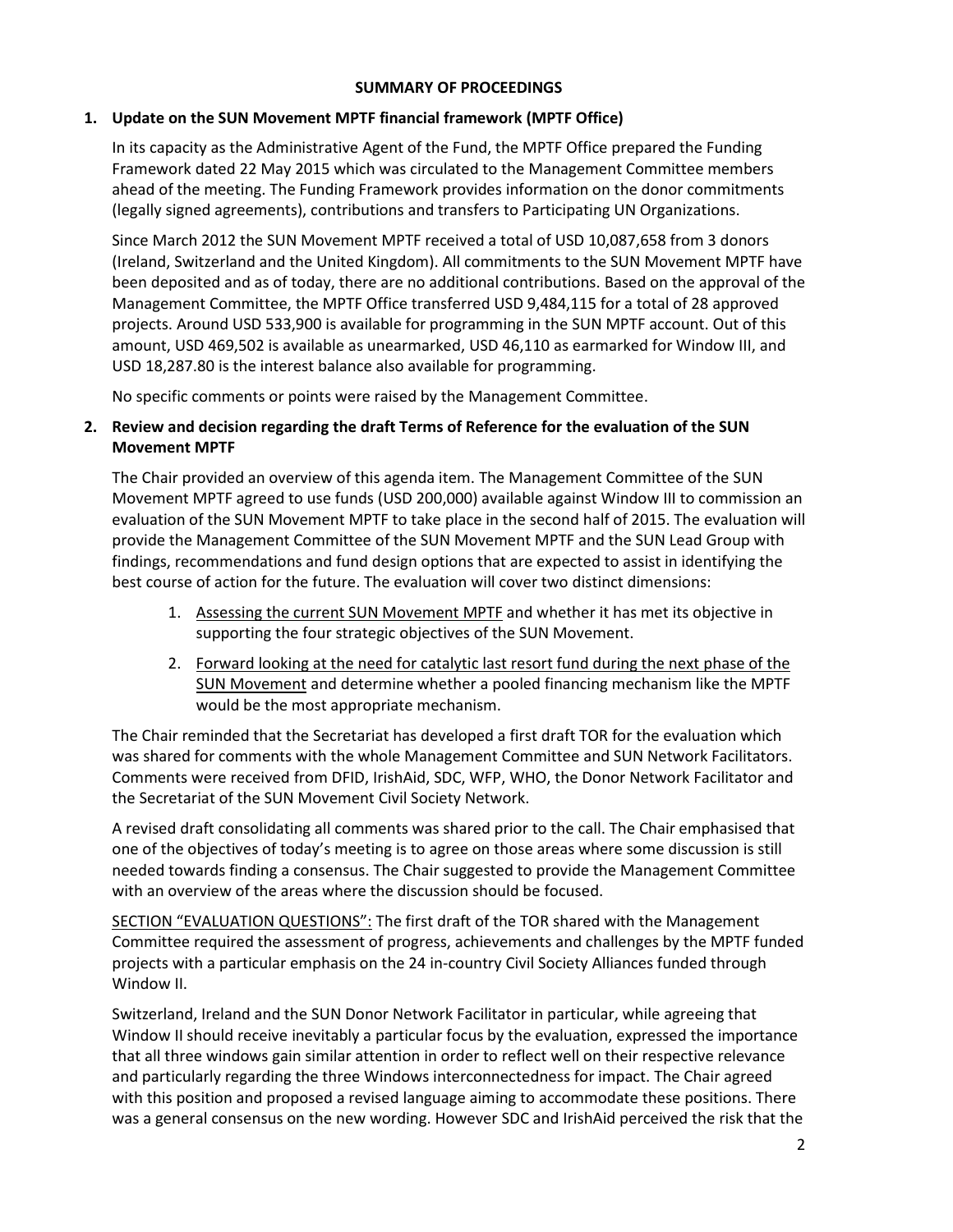new wording could still be too prescriptive. The Chair asked the Secretariat to further amend the TOR language to better reflect the importance of keeping the focus of the evaluation on the three Windows. Window II will inevitably receive a stronger focus due to the number of projects and share of funding allocated to it.

The Facilitator of the SUN Donor Network also requested to streamline the current set of questions to avoid duplication.

SECTION "IMPLEMENTATION ARRANGEMENTS": As mentioned in the TOR, it is suggested that a Steering Group is appointed by the Management Committee to steer the evaluation and to assure its independence, adequacy, methodological soundness and overall quality. It is proposed that it is chaired by the Coordinator of the SUN Movement ad interim (and Chair of the MPTF Management Committee) and composed by representatives from both the current SUN Movement MPTF donors and the facilitator of SUN Donor Network.

Comments were provided on the composition of the Steering Group with several requests to make it more inclusive, representing various stakeholder perspectives not just donors to increase its added value. While looking at the composition of this group, the Chair reminded the Management Committee that the issue of conflict of interest should be taken into account as several partners currently engaged in the MPTF may have conflicting interests.

While this group should be kept as small as possible due to the tight working timeline ahead, the Chair invited one representative from the Steering Group of the SUN Civil Society Network (not the Secretariat) to join this group. Regarding the participation of PUNOs to this Steering Group, the Chair was advised by the MPTF Office that it has already been the practice used for the evaluation of another fund to have one PUNO sitting in the Steering Group. The Chair suggested that WFP (due to number of projects for which they act as PUNO) is invited to join this group.

Furthermore, it was stressed by the Chair that the SUN Movement Secretariat will keep the Network of SUN Country Government Focal Points fully abreast of the evaluation process and will collect views from them should this be requested. Findings from the evaluation of the SUN Movement MPTF will be discussed with the broader Movement once made available.

There was a general consensus on the suggested wider composition of the Steering Group with the additional representation from the SUN Civil Society Network and WFP.

SECTION "APPLICATION AND SELECTION PROCESS". This section suggests that the SUN Movement Secretariat will contract the selected evaluation team through its administering agency (UNOPS). The draft TOR presented three options for recruitment – two managed directly by UNOPS and one by the Steering Group. For the option managed by the Steering Group the Secretariat requested the Management Committee to share a roster of consultants and companies to be reached out with a call from proposal in follow up to this call.

Switzerland and Ireland expressed a preference for Option  $1^1$ . The Chair suggested therefore to proceed with Option 1 where the SUN Movement Secretariat will work with UNOPS on the recruitment process for two individual consultants. The steering group will be consulted all throughout the shortlisting and recruitment process.

There was general consensus on this decision with no specific comments or points raised by the Management Committee.

SECTION "EVALUATION PRODUCTS AND TIMETABLE": The evaluation is expected to present findings, conclusions and targeted recommendations that will allow the Transition Stewardship

 $\overline{\phantom{a}}$ 

 $1$  UNOPS (on behalf of the SUN Movement Secretariat) launches and manages a recruitment process for individual consultants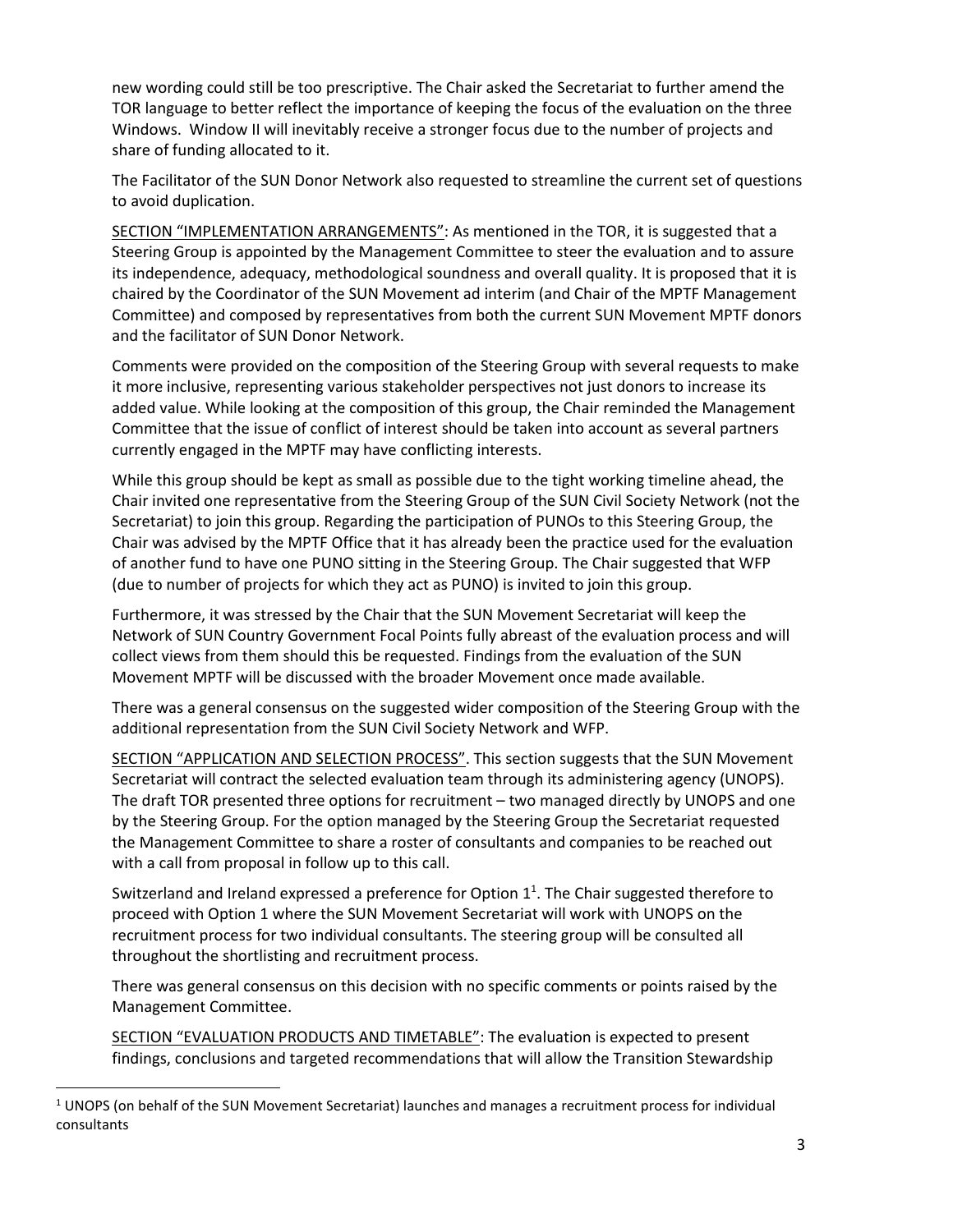Team of the SUN Movement and Donors to consider options for catalytic financing mechanisms that could support the updated strategy of the SUN Movement. The draft TOR presents a series of deliverables which include Inception Report, Interim Report and Final Report.

The Secretariat of the SUN Civil Society Network suggested to add "one pager analysis on key achievements and added value of each of the 24 CSAs funded through the MPTF" and "more detailed case studies of the countries where site visits are conducted".

The Chair supported this suggestion as it could provide a valuable insight on the impact of the MPTF at the country level. At the same time, expanding the range of deliverables might have an impact of the total budget for this evaluation. For this he suggested that an additional USD 25,000 is provisioned as contingency budget should the scope of the evaluation become wider.

The proposal of these additional deliverables was welcomed by all participants on the call. IrishAid in particular stressed the importance of seeing the evaluation as a learning exercise where successes, challenges and areas for improvement are identified. He noted that a more in-depth analysis of the CSAs projects should go in this direction rather than becoming an advocacy or fundraising piece. He considers the proposal for these additional deliverables as being good value for money. It was asked that a template for this country analysis is developed to guide the evaluators.

**Decision One:** the Management Committee approves the Terms of Reference of the evaluation of the SUN Movement MPTF with the requested changes and with a contingency budget of USD 25,000 on top of the initial provision of USD 200,000. The Management Committee appoints a Steering Group chaired by the Coordinator of the SUN Movement and consisting of representatives from the current SUN Movement MPTF donors, the facilitator of the SUN Donor Network, one representative from the Steering Group of the SUN Civil Society Network and one representative from the Participating UN Organizations (WFP). The SUN Movement Secretariat is requested by the Management Committee to work with its administering agency (UNOPS) on the recruitment of the evaluation team (option number 1).

# **3. Review and decision regarding the Window II proposal for budget increase and extension to the SUN Civil Society Network Secretariat**

On 7 April 2015 UNOPS on behalf of the SUN Civil Society Network Secretariat asked for a 9 monthextension in the use of funds until September 2016 and a budget increase of approximately USD 180,000. Following a request for amendment by DFID to the provision for salary increase that was initially presented, the SUN Civil Society Network Secretariat has updated the salary calculations. A revised justification note explains the calibration of the SUN Civil Society Network Secretariat workplan for the period covered in 2016.

The revised budget and justification note were shared with the Management Committee for comments prior to this call. The Secretariat did not receive any comments prior to the meeting. During the call DFID appreciated the recalibration of the workplan by the Secretariat of the SUN Civil Society Network due to limited resources (staffing and financial). However she stressed the importance that those activities currently not being fulfilled should be reconsidered once additional resources are made available to the CSN Network Secretariat.

**Decision Two:** the Management Committee approves the proposal for budget increase and project extension to the SUN Civil Society Network Secretariat against Grant 2 - Window II for a total of USD 180,054.65 and with 30 September 2016 as revised end date. Considering the limited capacity of the SUN Civil Society Network (CSN) Secretariat the Management Committee agrees with the reduced workplan presented in the budget revision justification. Once additional resources are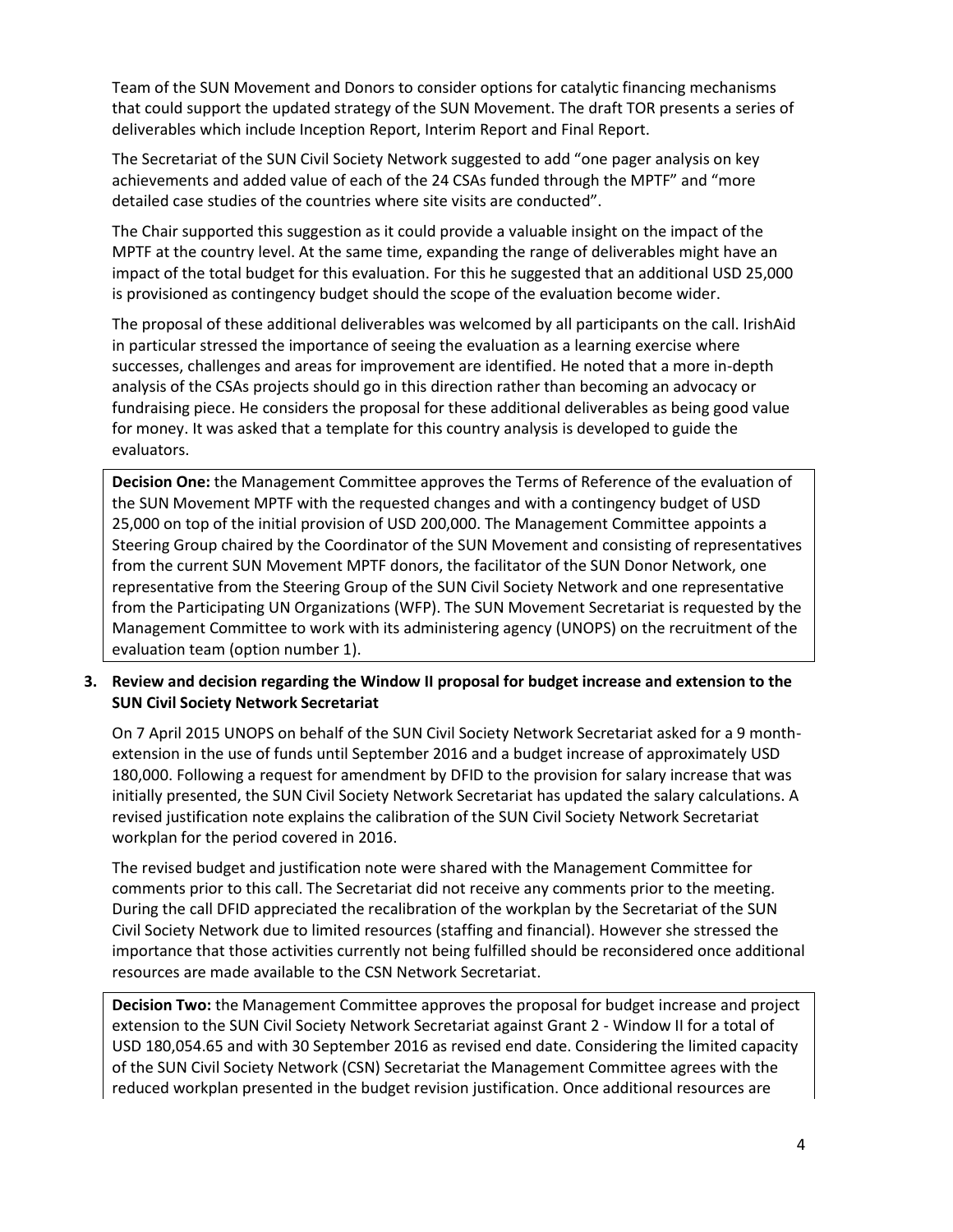made available to the SUN CSN Secretariat, the Management Committee requests the Secretariat to reconsider those activities that are currently not being fulfilled.

## **4. Update on Window II projects implementation and extension**

On this agenda item the Chair passed the floor to Florence Lasbennes, Head of the Secretariat.

She referred to the information present on the MPTF Gateway. As of May 2015 it is reported that expenditures for 60% of the total budgets approved have incurred against Window II Civil Society Alliances funded projects. This leaves a total unused balance of 40% of the total approved budget to Civil Society Alliances.

Majority of Window II MPTF funded projects ends in December 2015. All Participating UN Organizations have been invited to work with their Implementing Partners who may need to extend the periods of their projects after 2015. So far the Secretariat have received indications that 10 Civil Society Alliances will request extension in the use of their funds to 2016. More request for extensions are expected to come. It was reminded that all paperwork for the extension should be finalized at least one month before the current end of the project. The Secretariat remains available to provide assistance to PUNOs in extending these projects and invites all PUNOs to contact their Implementing Partners well in advance to ensure that the request is duly submitted within the deadline.

It was stressed that while such extensions will provide enough time for all activities to be completed in many cases they will not cover the cost of staff time for the extended implementation period. Civil Society Alliances are looking at possibilities of transitional and more sustainable support after 2015. They are advised to discuss with Donors at the country level before reaching out any other resort. This issue has been shared with the Donor Network. A more precise follow up conversation might be organized on the basis of the latest updates. As well this issue will be further discussed on the basis of the MPTF evaluation findings in 2016.

However due to the funding challenges that several Civil Society Alliances are already facing, the Management Committee was invited to share any particular advice or recommendation on the issue of sustainability of efforts and achievements by MPTF funded Civil Society Alliances after 2015.

DFID expressed the need for identifying where the critical financial gaps are so that decision for urgent actions can be taken. As well it would be useful to know which are the challenges and constraints that Civil Society Alliances are facing in-country when looking for financial support and similarly which are the constraints that in-country donor conveners are facing to finance CSAs.

The Secretariat from the SUN Civil Society Network informed the Management Committee that an e-mail is about to be sent out to all Civil Society Alliances (both to those funded by the MPTF and to those funded bilaterally). With this message CSAs which are currently developing funding plans and strategies for 2016 and beyond will be invited to share updates on the status of funding and will be encouraged to 1) contact donor convenor and donors directly in country to discuss continued funding support for CSA efforts in country; 2) in countries where pool fund facilities exist, like in Zambia, explore the possibility of getting support for CSA to contribute to implementation of the national nutrition plan; 3) engage and participate in costed plans development as opportunities to discuss potential inclusion of support for multi-stakeholder platforms and network; 4) actively contribute to multi-stakeholder round tables for increased investment in nutrition. It is expected that such an exercise will provide a clear overview of the funding situation and critical gaps to the Management Committee.

**Decision three:** The Management Committee requests to receive a more precise overview of current funding situation and critical financial gaps to CSAs. The Secretariat of the SUN Movement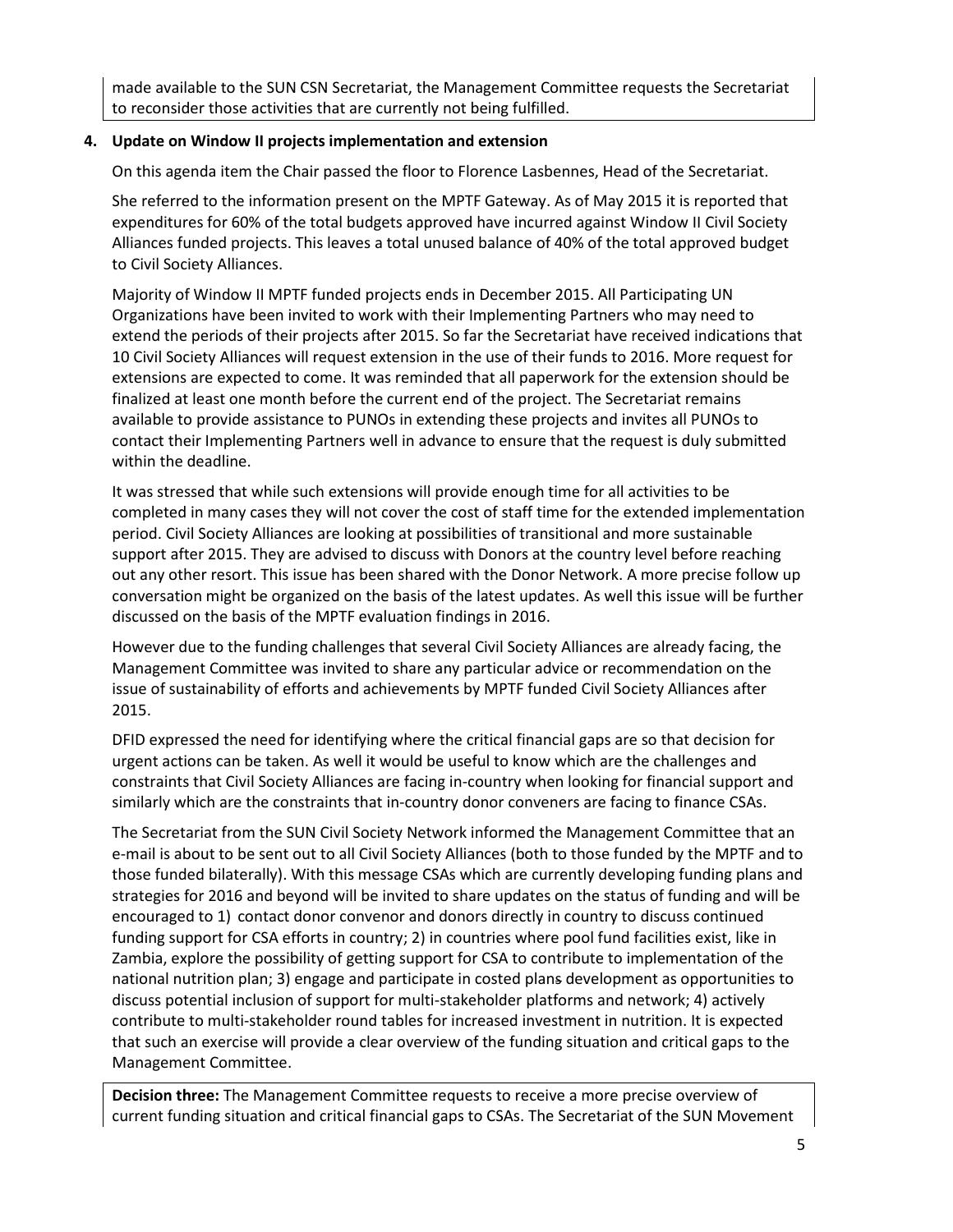will work with the Secretariat of the Civil Society Network and PUNOs to report back to the Management Committee with these elements.

#### **5. Update on MPTF balance**

Florence Lasbennes also provided an update on this agenda item. Since 2012 donors have contributed to the SUN Movement MPTF with a total deposit of approximately USD \$10 million. As of today the SUN Movement MPTF has disbursed USD 9.5 million to 29 approved projects (of which 24 Civil Society Alliances). The MPTF Office announced that as of today there is roughly USD 530,000 available to commit. However if from this this we deduct the amount awarded to the SUN Civil Society Network Secretariat and the amount earmarked for the MPTF Evaluation (including the contingency) the current uncommitted balance is of approximately USD 125,000 (corresponding to 1,25% of total deposits).

An update on the status of the proposals for supporting the Communities of Practice was provided. At the November 2014 face-to-face meeting the Management Committee agreed for the Secretariat to work closely with representatives from the four SUN Networks to develop concept notes and proposals for use of unallocated MPTF resource to support countries through the four communities of practice.

In January 2015 Management Committee approved the use of Window I to support the Community of Practice 1 on Planning, Costing, Implementing and Financing Multi-sectoral Actions for Improved Nutrition. 32 countries joined the exercise. The workshops on budget analysis took place during the month of April and proved being a great learning opportunities for SUN Countries. The costing workshop is rescheduled to November 2015. Ideas are emerging for a follow up proposal that would support country investment roundtables based on their existing costed plans and budget analysis.

On Community of Practice 4 on Functional Capacities for Coordinated and Effective Scaling up Nutrition in Action the SUN Business Network has decided not to move forward with the submission to the Management Committee of a project proposal to support this community of practice.

Regarding Community of Practice 2 on Social Mobilization, Advocacy and Communication for Scaling Up Nutrition and Community of Practice 3 on Reliable Monitoring of Progress, Evaluation of Outcomes and Demonstration of Nutrition Results it has been decided not to move forward with the development of concept notes to be presented to the Management Committee. The emergence of these Communities of Practice is indeed drawing upon the ongoing work and resources by partners of the Movement (i.e. the EC for COP3 and the Bill and Melinda Gates Foundation for COP4) who support these specific streams of work and no specific demand has emerged.

The Chair invited the Management Committee to consider options for the use of the remaining balance (USD 125,000). Few options were proposed:

- The Secretariat has been contacted by Ivory Coast which was not able to submit the revised project proposal within the deadline for the second call for proposal. They are now asking to resubmit it as the national context is more prone to the establishment of a civil society alliance. However the Secretariat is not of the idea that any new project proposal to Civil Society Alliances should be approved due to the very limited timeframe for an Alliance to be established (until December 2016 with no possibility of extension).
- Additional support to the Secretariat of the SUN Civil Society Network.